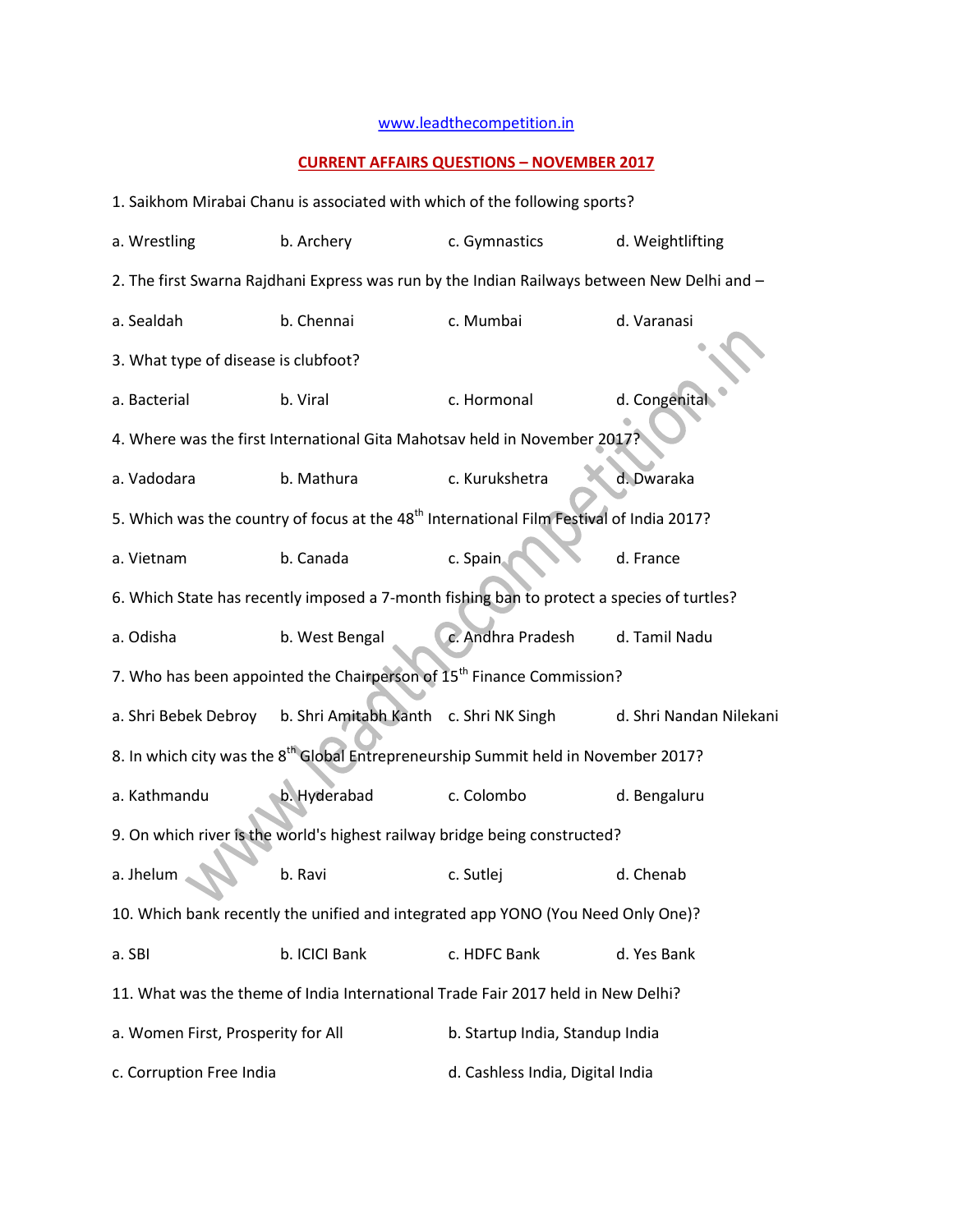12. Which city hosted the World Food India event in November? a. Mumbai b. Ahmedabad c. New Delhi d. Hyderabad 13. The week from 30 Oct to 07 Nov 17 was observed as – a. Vigilance Awareness Week b. Quami Ekta Week c. Hindi Saptah d. National Integration Week 14. At which place is the Indira Gandhi National Tribal University located? a. Amarkantak b. Dhanbad c. Adilabad d. Shillong 15. From which aircraft of the IAF was Brahmos missile recently tested? a. Mirage 2000 b. MiG-29 c. Sukhoi 30 16. Which State recently celebrated the Namami Barak festival? a. Arunachal Pradesh b. Tripura c. Meghalaya d. Assam 17. Which of the following books has been awarded the 2017 DSC Prize for South Asian Literature? a. The Story of a Brief Marriage b. Selection Day b. In the Jungles of the Night d. The Association of Small Bombs 18. In which country is the International Rice Research Institute located? a. Indonesia b. Japan c. Philippines d. Vietnam 19. What is the term of Anti-Profiteering Authority under GST constituted by the Central Government? a. 2 years b. 3 years c. 4 years d. 5 years 20. Who was awarded the Indian Film Personality of the Year at the 48<sup>th</sup> International Film Festival of India? a. Shashi Kapoor b. Amitabh Bachchan c. Om Puri d. Naseeruddin Shah 21. From which country was the sacred soil of 2 Indian World War I soldiers brought to India? a. France b. Japan c. Spain d. Germany 22. Deen Dayal SPARSH Yojana has been launched by the Union Govt to promote – a. Coin collection b. Stamp collection c. Mountaineering d. Yoga 23. Which State won the Best Pavilion Award at the India International Trade Fair 2017?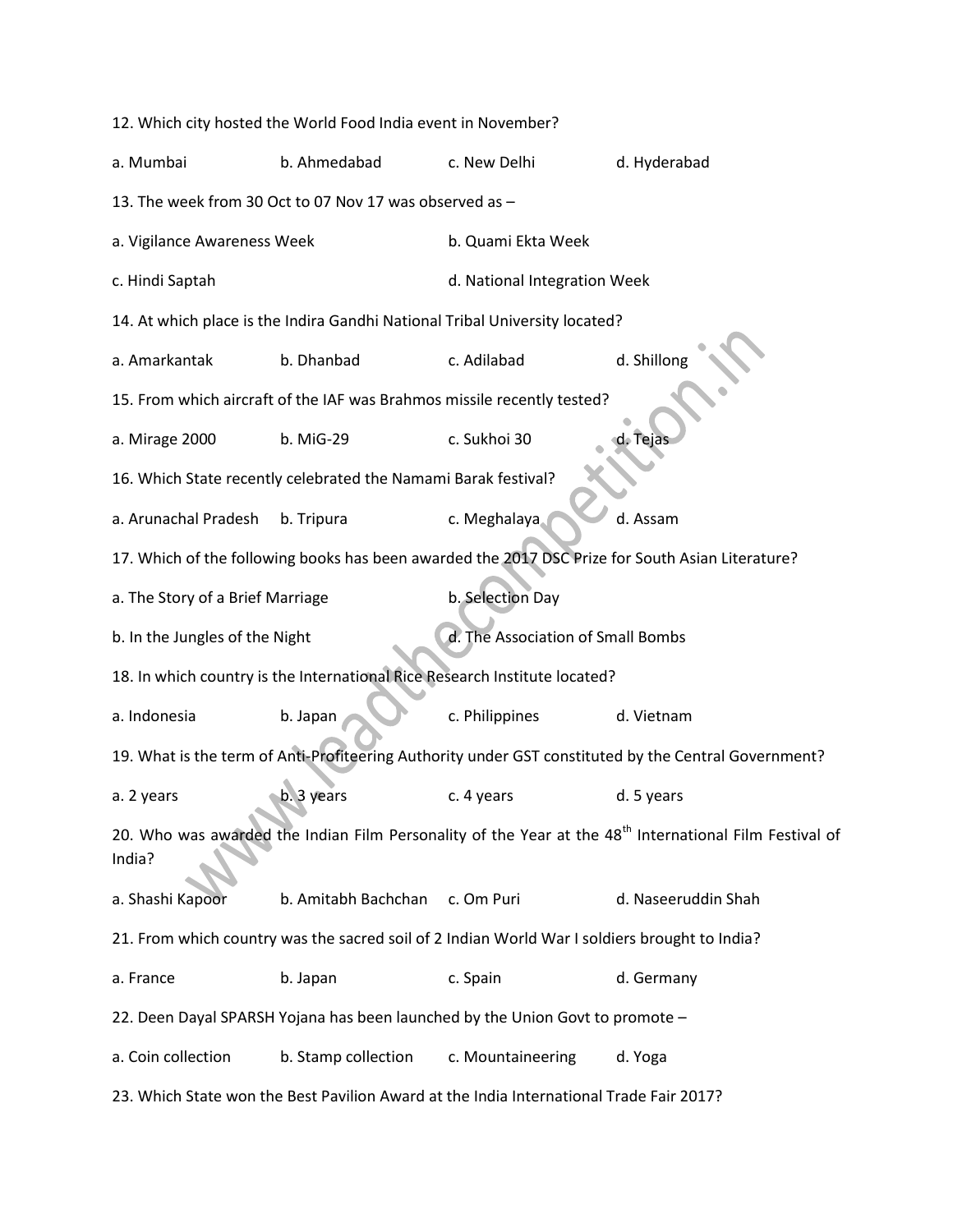| a. Kerala                                                                                                                      | b. Bihar                                                                                                                                                        | c. Goa              | d. Assam            |  |  |  |  |  |
|--------------------------------------------------------------------------------------------------------------------------------|-----------------------------------------------------------------------------------------------------------------------------------------------------------------|---------------------|---------------------|--|--|--|--|--|
| 24. Salvator Mundi, a painting which sold at record price at an auction by Christies is the work of which<br>renowned painter? |                                                                                                                                                                 |                     |                     |  |  |  |  |  |
| a. Leornado da Vinci                                                                                                           | b. Michael Angelo                                                                                                                                               | c. Pablo Picasso    | d. Rembrandt        |  |  |  |  |  |
|                                                                                                                                | 25. The Central Govt recently released the Indian Youth Development Index and Report 217. Which<br>Institute/Organisation has developed the index?              |                     |                     |  |  |  |  |  |
| a. Central Statistical Organisation                                                                                            | b. IGNOU                                                                                                                                                        |                     |                     |  |  |  |  |  |
|                                                                                                                                | c. Rajiv Gandhi Institute of Youth Development d. Ministry of Statistics and Programme Implementation                                                           |                     |                     |  |  |  |  |  |
|                                                                                                                                | 26. IMBAX-2017 was a joint military exercise conducted by India and -                                                                                           |                     |                     |  |  |  |  |  |
| a. Bhutan                                                                                                                      | b. Bangladesh                                                                                                                                                   | c. Thailand         | d. Myanmar          |  |  |  |  |  |
|                                                                                                                                | 27. Who of the following has been awarded the Sportsman of the Year 2017 (Individual Sport) at the<br>India Sports Honours 2017?                                |                     |                     |  |  |  |  |  |
| a. Kidambi Srikanth                                                                                                            | b. Pankaj Advani                                                                                                                                                | c. Neeraj Chopra    | d. P Kashyap        |  |  |  |  |  |
|                                                                                                                                | 28. Constitution Day is being observed on November 26 since 2015. Which day was observed on<br>November 26 before 2015?                                         |                     |                     |  |  |  |  |  |
|                                                                                                                                | b. National Youth Day<br>a. National Integration Day                                                                                                            |                     |                     |  |  |  |  |  |
| c. National Science Day                                                                                                        |                                                                                                                                                                 | d. National Law Day |                     |  |  |  |  |  |
|                                                                                                                                | 29. Which Indian actress was awarded the Silver Peacock Award for the Best Actor (Female) at the 48 <sup>th</sup><br>International Film Festival of India 2017? |                     |                     |  |  |  |  |  |
| a. TK Parvathy                                                                                                                 | b. Tamanna                                                                                                                                                      | c. Kangana Ranaut   | d. Alia Bhatt       |  |  |  |  |  |
|                                                                                                                                | 30. Krishna Sobti, who has been awarded the Jnanpith Award 2017 is a writer in which language?                                                                  |                     |                     |  |  |  |  |  |
| a. Punjabi                                                                                                                     | b. Hindi                                                                                                                                                        | c. Urdu             | d. Sindhi           |  |  |  |  |  |
| Ordinance, 2017?                                                                                                               | 31. Which of the following has been exempted from the definition of tree by Indian Forest (Amendment)                                                           |                     |                     |  |  |  |  |  |
| a. Eucalyptus                                                                                                                  | b. Bamboo                                                                                                                                                       | c. Palms            | d. Brush-wood       |  |  |  |  |  |
|                                                                                                                                | 32. Prabal-Dostyk 2017, the joint military exercise by India and Kazakhstan was held in -                                                                       |                     |                     |  |  |  |  |  |
| a. Uttarakhand                                                                                                                 | b. Rajasthan                                                                                                                                                    | c. Assam            | d. Himachal Pradesh |  |  |  |  |  |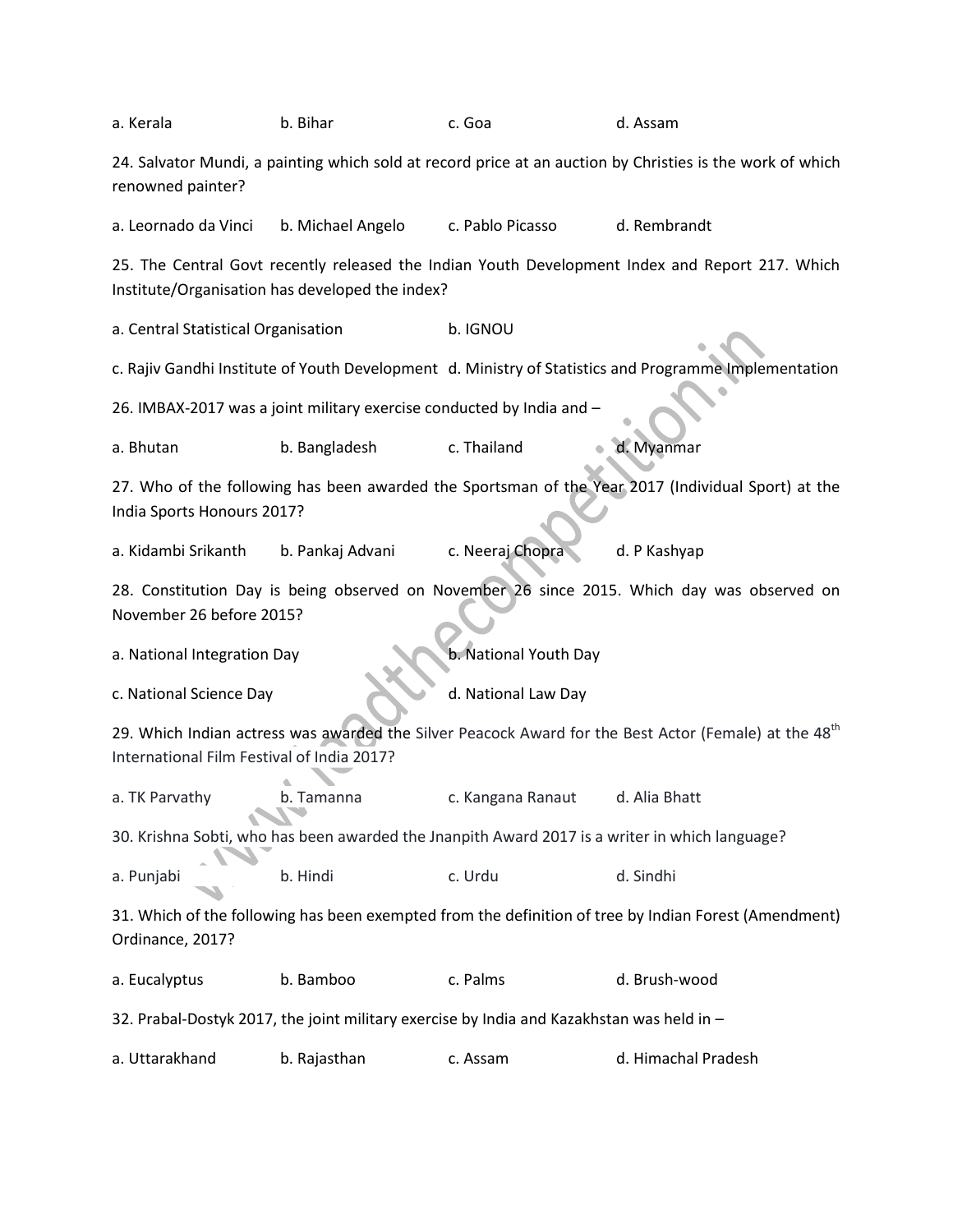| 33. Ranganathaswamy Temple which has been awarded UNESCO Asia Pacific Award of Merit 2017 is<br>located $at -$ |                |               |                 |  |  |  |  |  |
|----------------------------------------------------------------------------------------------------------------|----------------|---------------|-----------------|--|--|--|--|--|
| a. Thanjavur                                                                                                   | b. Madurai     | c. Srirangam  | d. Kanya Kumari |  |  |  |  |  |
| 34. Which country recently witnessed a deadly attack on a Sufi mosque which killed more than 200<br>people?    |                |               |                 |  |  |  |  |  |
| a. Syria                                                                                                       | b. Egypt       | c. Iraq       | d. Saudi Arabia |  |  |  |  |  |
| 35. In which country was the Women's Hockey Asia Cup 2017 held in which India emerged champions?               |                |               |                 |  |  |  |  |  |
| a. Japan                                                                                                       | b. Malaysia    | c. India      | d. South Korea  |  |  |  |  |  |
| 36. Aditya L-1 is a mission planned by ISRO to study which celestial body?                                     |                |               |                 |  |  |  |  |  |
| a. Sun                                                                                                         | b. Jupiter     | c. Saturn     | d. Pluto        |  |  |  |  |  |
| 37. Raja Ram Mohan Roy Award, which was presented recently is associated with -                                |                |               |                 |  |  |  |  |  |
| a. Cinema                                                                                                      | b. Social work | c. Journalism | d. Literature   |  |  |  |  |  |
| 38. Which of the following was chosen as the word of the year by Collins Dictionary?                           |                |               |                 |  |  |  |  |  |
| a. Selfie                                                                                                      | b. Youthquake  | c. Feminism   | d. Fake news    |  |  |  |  |  |
| 39. Which team won the 2017 FIFA U-17 World Cup held in India recently?                                        |                |               |                 |  |  |  |  |  |
| a. Spain                                                                                                       | b. England     | c. Germany    | d. Argentina    |  |  |  |  |  |
| 40. Which was the country of focus at the India International Trade Fair 2017?                                 |                |               |                 |  |  |  |  |  |
| a. Kyrgyz Republic                                                                                             | b. Vietnam     | c. Canada     | d. Indonesia    |  |  |  |  |  |
| <b>Answers</b>                                                                                                 |                |               |                 |  |  |  |  |  |

| 1. (d)     | 2. (a)     | (d)<br>3.  | 4. $(c)$   | (b)<br>5.  | 6. (a)     | (c)       | (b)<br>8. | (d)<br>9. | (a)<br>10. |
|------------|------------|------------|------------|------------|------------|-----------|-----------|-----------|------------|
| (b)<br>11. | 12. (c)    | (a)<br>13. | (a)<br>14. | 15. $(c)$  | (d)<br>16. | (a)<br>17 | 18. (c)   | 19. (a)   | (b)<br>20. |
| (a)<br>21. | 22.<br>(b) | (d)<br>23. | 24. (a)    | (c)<br>25. | 26. (d)    | 27. (a)   | 28. (d)   | 29. (a)   | (b)<br>30. |
| 31. (b)    | 32. (d)    | (c)<br>33. | (b)<br>34. | (a)<br>35. | (a)<br>36. | 37. (c)   | 38. (d)   | 39. (b)   | 40. (a)    |

## **More information on some answers**

3. Global Clubfoot Conference was held in New Delhi from 01 to 02 Nov 2017.

6. The seven-month ban on fishing is along the stretch of Dhamra-Devi-Rushikulya river mouth, in view of commencement of the mass nesting of Olive Ridley turtles.